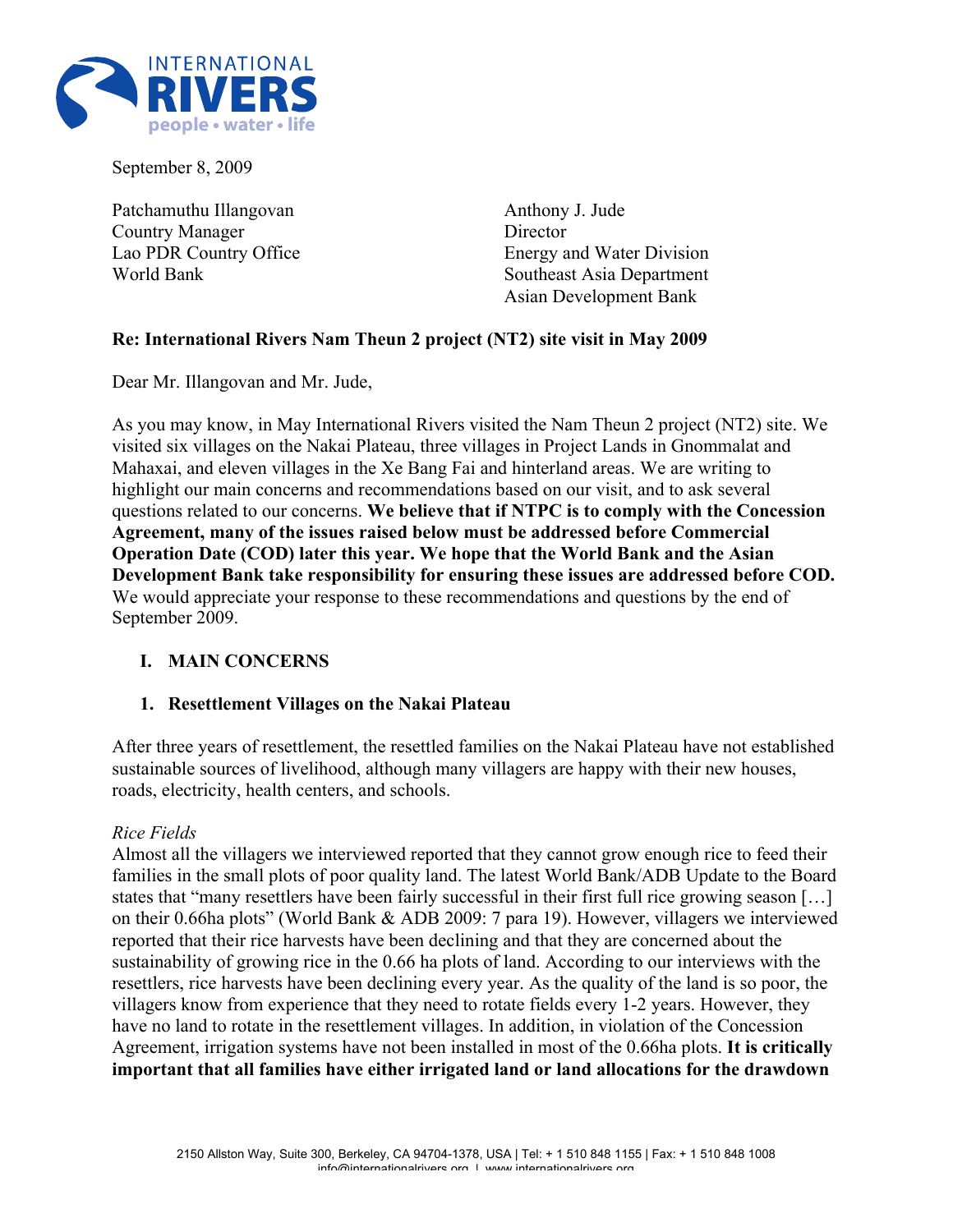**zone before COD so that all families have sufficient land to guarantee their food security.** (See villagers' stories in Annex I: 8)

#### *Livelihood programs*

As the Panel of Experts' Report 15 states "implementation progress [on livelihood programs] to date has been unsatisfactory." **We found that most of the resettlers hadn't started new livelihood programs, with the exception of fishing and farming their plots.** New livelihood programs such as vegetable gardens and pig breeding are still in the pilot stage and only one or two villagers in a village have tried them out. This delay in implementation of livelihood programs may cause serious food security issues for resettlers since they cannot grow enough rice, have limited access to the forest, cannot catch big fish anymore, and do not have food supports. (See villagers' stories in Annex I: 8)

# *Buffalo deaths*

Due to the lack of grazing land, many villagers' buffalos and cows, which are an important social safety-net for the villagers, have died. **However, no compensation has been paid to the villagers yet.** NTPC has encouraged the villagers to sell their buffalos and cows, but most of them are very thin because of the lack of grazing land, and the villagers are having trouble selling them for a good price. Some villagers have had to sell their buffalos to buy rice because of the decline in rice harvests. (See villagers' stories in Annex I: 8)

### *Reservoir fishing*

Reservoir fishing is only the hope for the villagers right now. Some villagers have been able to catch enough fish to buy rice. However, according to our interviews, there are less and less big fish in the reservoir and the villagers are having a harder time catching big fish. This is typical for tropical reservoirs where there is an initial surge in fisheries which then rapidly declines. Some villagers cannot afford to buy engines for their boats, which cost 2 million kip. (See villagers' stories in Annex I: 8-9)

#### *Recommendations:*

- 1) In order to accelerate livelihood restoration and ensure the resettlers can buy enough rice, additional action plans with a timeline and budget should be developed and disclosed by COD. The plans should include increasing the budget and staff to support livelihood development, allocation of additional lands, and the development of irrigation systems for each household.
- 2) Allocation of the drawdown zone and agro-forestry zoned areas in the community forest area should be clearly mapped and land certificates for these areas should be provided to each resettler family and village by COD.
- 3) All resettlers should have irrigated land either on their 0.66ha plots or newly allocated drawdown zone area by COD to guarantee their food security. Training for the resettlers to manage irrigation systems should be provided.
- 4) For those resettlers who are not able to earn enough money to buy rice and to produce forage for their cows and buffalo in next couple of years, interim supports should be provided to them until they are able to establish sustainable livelihoods.
- 5) Fair compensation for buffalo and cattle deaths should be paid immediately to all affected households.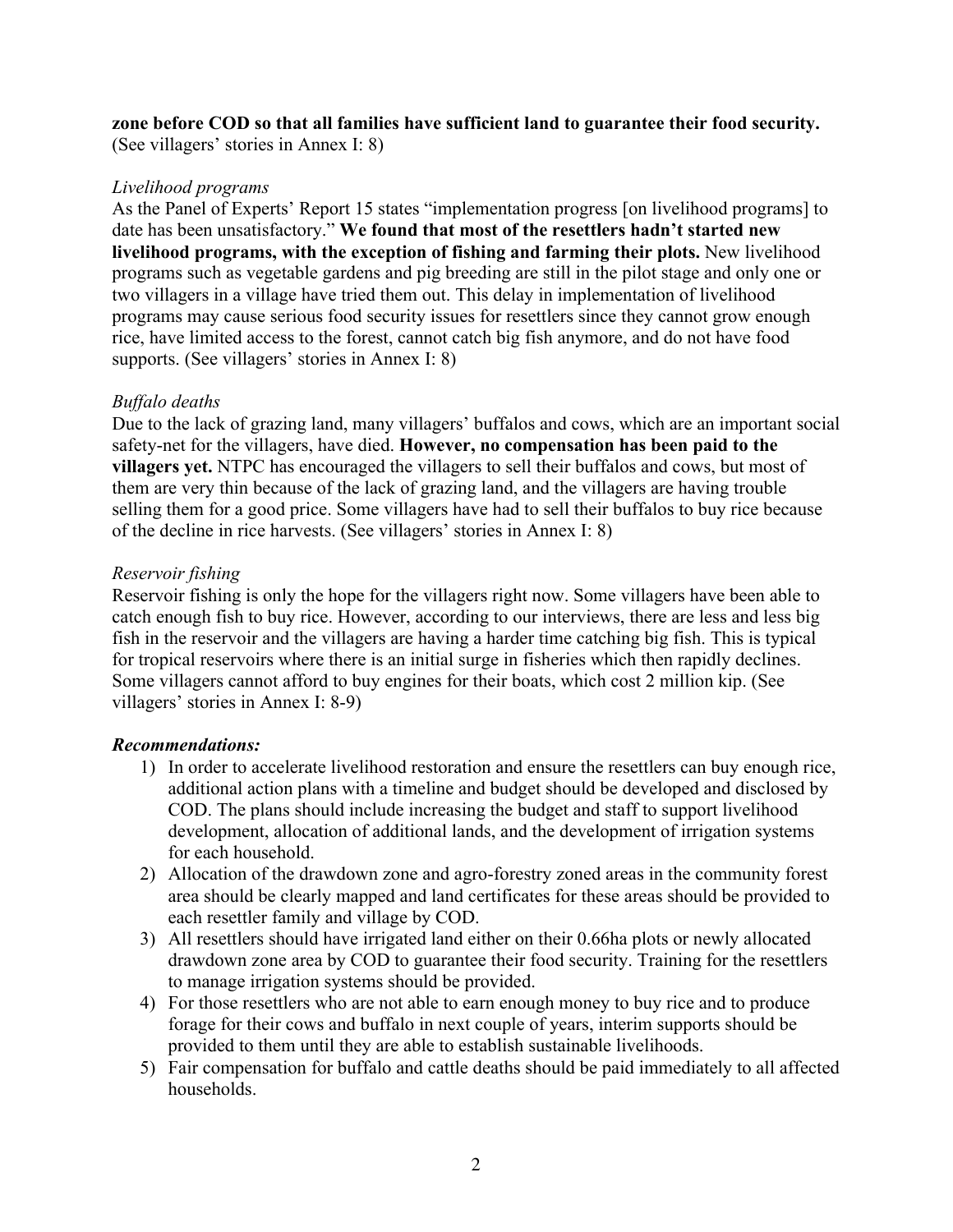#### **2. Project Lands near the downstream channel and transmission line**

The latest Update to the Board states that "[p]roject lands issues are gradually being wrapped-up (World Bank & ADB 2009: 6, para 16)." However, we found several major outstanding issues that should be addressed.

### *Transmission Line Corridor*

Some villagers in Ban Phon Kham village who were resettled and lost their land to the transmission line corridor in 2008 have not been appropriately compensated. Although they lost access to their rice fields, they haven't received any compensation. One family in Ban Phon Kham village had to move their house and find new land themselves. This constitutes a violation of the Concession Agreement. (See villagers' stories in Annex I: 9-10)

### *Downstream Channel*

There have been ongoing problems finding replacement land for villagers who lost land to the downstream channel, in violation of the Concession Agreement. It has been hard for villagers to find good replacement land with equal productivity, which is close enough to their villages and affordable for them. Only one family out of four families we interviewed found replacement land. The vice village headman in Ban Sankeo in Gnomalath District told us that "it is difficult to find new land within 1km from the village. If the field is 1-2 km away from the village, villagers have to commute by a motorcycle or a tractor." Due to lack of replacement rice fields, some villagers have to buy rice to feed their family. In order to buy rice, many villagers in Ban Sankeo and Ban Tham Phuang villages have used up their compensation and even sold buffalos. (See villagers' stories in Annex I: 10)

#### *Livelihood programs*

There is no sustainable livelihood program in project lands villages according to our interviews in Ban Sankeo and Ban Tham Phuang villages, Gnomalath District, although the villagers have lost fish, frogs, snails and other living aquatic resources, as well as access to NTFPs, as a result of the project. While some villagers have tried to grow mushrooms and raise cows, pigs, fish and frogs, only a few villagers in Ban Sankeo and Ban Tham Phuang villages are involved in the programs. Many of the programs have failed in these villages. For example, the pigs died before they were ready to sell, and fish ponds dried up during the dry season.

#### *Recommendations:*

- 1) All families who lost more than 20% of their land and seek replacement land should get new replacement land with equal productivities as their former land by COD. If land close enough to the villages is not affordable for the affected households, additional subsidies should be provided to them, and they should get continuous support until they are able to find replacement land.
- 2) In order to accelerate livelihood restoration, additional action plans with a timeline and budget should be developed and disclosed. The plans should include an increase in budget and staff for livelihood programs and offtakes from the downstream channel to allow for irrigation should be completed by COD.
- 3) Interim rice support should be provided to project affected households until they are able to establish sustainable livelihoods or find appropriate replacement land.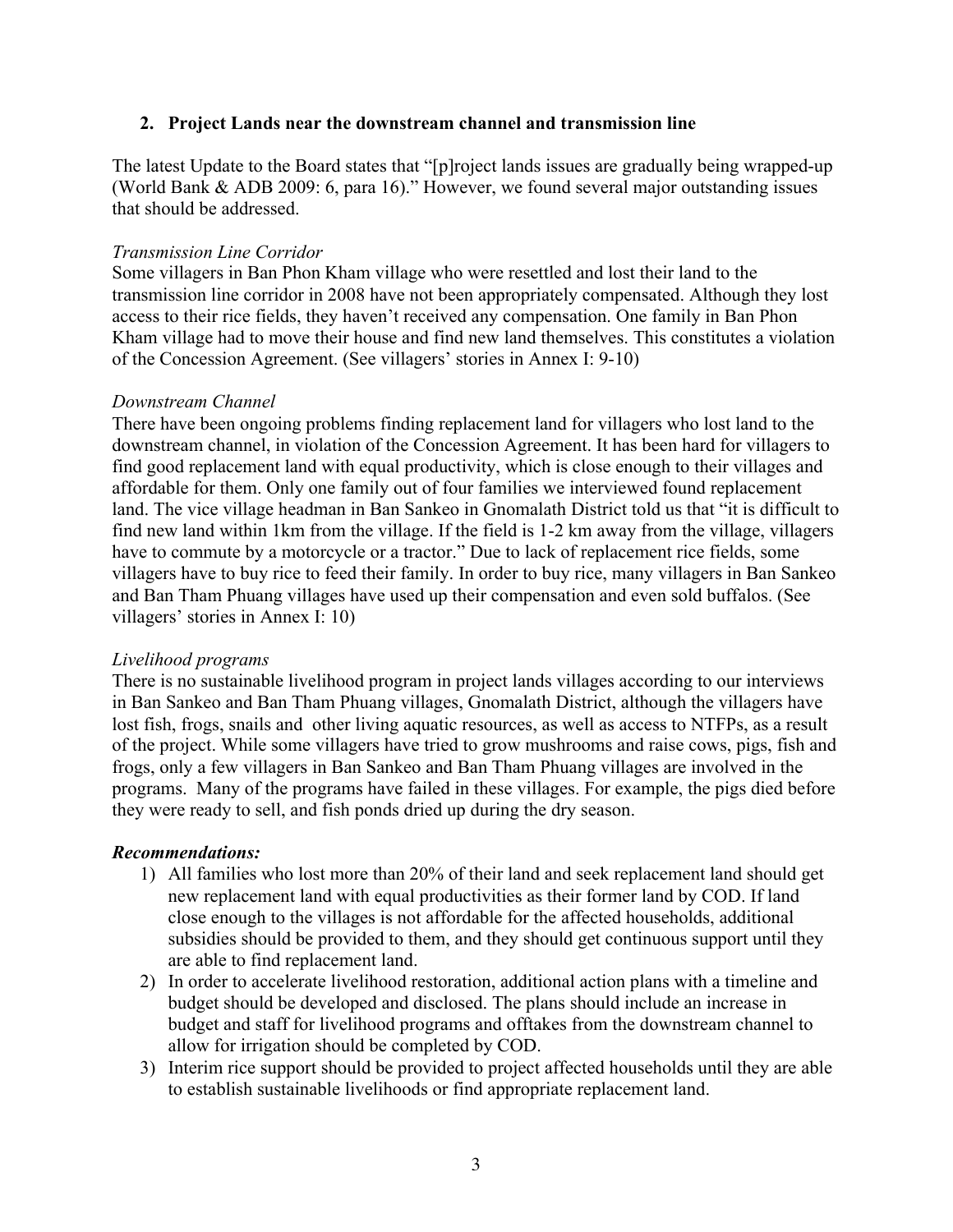4) Resettlement and land acquisition around the transmission line and other recent construction activities should be reviewed in order to ensure the appropriate compensation in compliance with the Concession Agreement.

### **3. Downstream Xe Bang Fai Area**

Xe Bang Fai villagers have not had any significant impact from NT2 yet. However, the villagers are concerned about impacts on their riverbank gardens and other property because they still don't know what the impacts of the project will be and how much compensation they are entitled to. In addition, only a limited number of villagers have succeeded in developing new livelihood sources so far. We found significant problems with the savings and credit scheme: some people have ended up indebted after livelihood programs failed, and poorer households are not participating due to fear of being left indebted. **The savings and credit program should form only a small part of the overall livelihood program for the Xe Bang Fai.**

Most importantly, as recognized by the Panel of Experts, funding remains totally inadequate to deal with the extent of impacts from the project. This is a major issue that the World Bank and Asian Development Bank should address. The Panel of Experts (POE) recommends in their latest report that "GOL, NTPC and the IFIs reconsider the volume of funds required to meet in full CA livelihood restoration obligations, allocate funds accordingly […]" (POE 2009: 2 & 17). We support this recommendation.

#### *Livelihood programs*

The livelihood development activities are funded by a micro-finance component called the Village Income Restoration Fund. However, only a limited number of villagers have tried new livelihood programs introduced by NTPC, such as fish ponds, pig farming, vegetable gardens, textile production, and mushroom production. Some of them have dropped out of the programs because of their failure. While the latest World Bank/ADB Update states that "repayment levels are around 90 percent (World Bank & ADB 2009: 11, para 31)", according to our interviews, many villagers have had to sell their cows, buffalos, and rice to repay the loan due to project failures (see fish pond section below).

Also, our interviews in eleven villages reveal that many of the poorest families are participating in the Fund not for starting new livelihood programs, but to borrow money for emergency issues such as illnesses, accidents, and funerals. The latest World Bank/ADB Update states that "more than 40 percent of the poorest villagers are participating in the program (World Bank & ADB 2009: 11, para 31)." However, we found that due to the risk of indebtedness and the complicated process to write and appraise a proposal, most of the poorest villagers are hesitant to borrow money to invest in new livelihood programs. For poor and vulnerable families, borrowing money from the savings and credit scheme and investing in new livelihood programs are too risky and too complicated.

#### *Fish ponds*

One of the main livelihood programs for the Xe Bang Fai is aquaculture to replace wild capture fisheries. Several villagers in Ban Veunsanah, Ban Mahaxai Tai, Ban Khamfeuang Noi and Nyai, Ban Boeung Xe, Beungboaton Namphu, and Mahaxai reported that the fish ponds have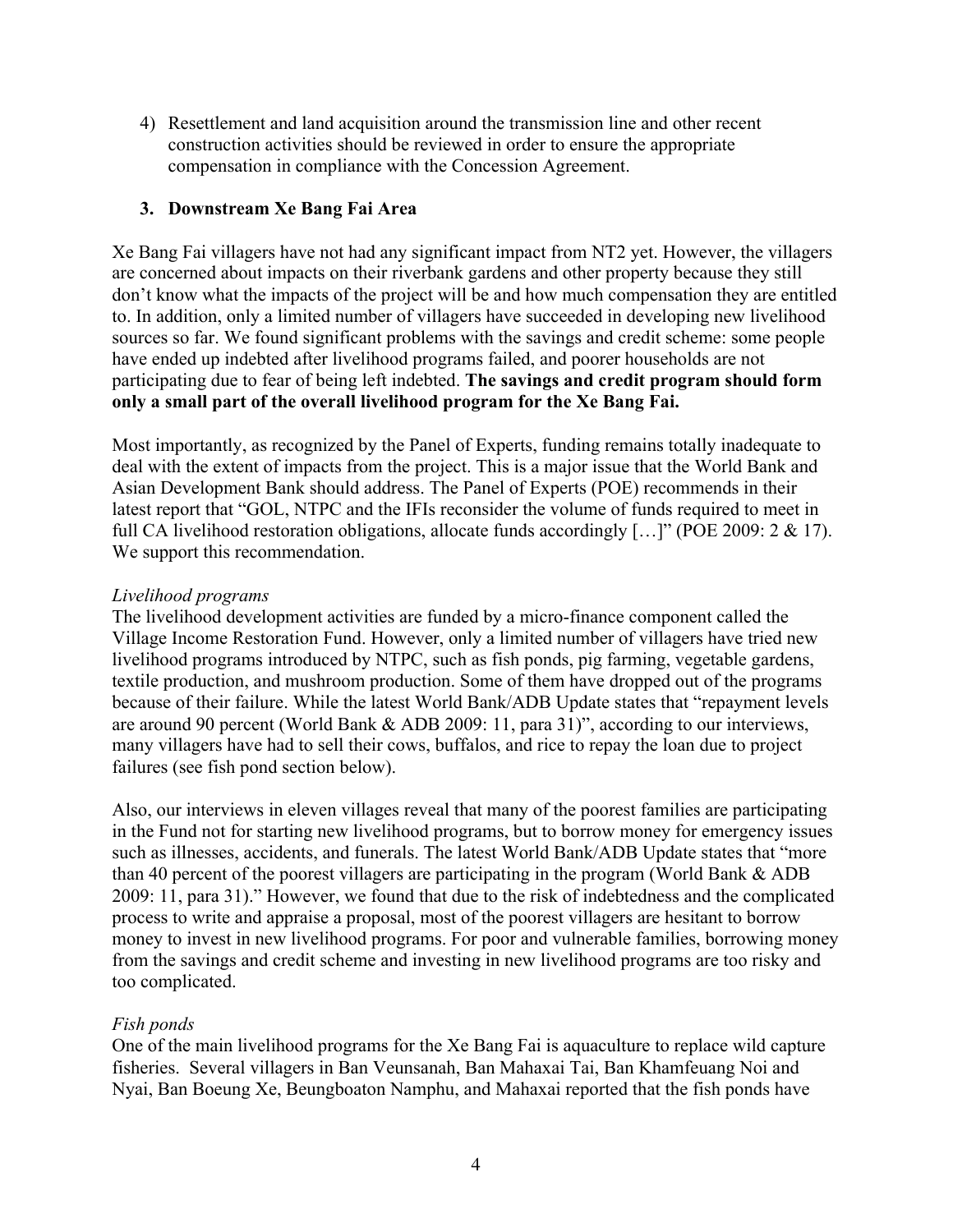been drying up in the dry season and flooding in the rainy season, leading to fish escapes. Many villagers who have tried aquaculture have become indebted and have had to sell their cows, buffalos, and rice to pay the money back. Some of them have dropped out of the program, and others have continued, hoping to get some income next year.

For example, in Ban Khamfeuang Noi and Nyai, thirty-three villagers were involved in the fish ponds program in the beginning. However, according to our interviews, about 50% of the people who were involved in the project have had to sell cows and water buffalos to pay the money back, and only thirteen families have opted to continue in the program, with the hope of earning enough money to repay their loans. In Ban Boeung Xe, only two or three families out of more than ten have been able to repay the loan so far, and only two families remain active in the fish pond program for now. In Beungboaton Namphu Village, only one family out of 26 families involved in the fish pond program could sell fish because the rest lost almost all their fish to flooding. In Ban Mahaxai, about 12 out of 20 ponds dried up in April 2009 and the villagers are indebted. (See villagers' stories in Annex I: 11)

# *Recommendations:*

- 1) International Rivers, the Panel of Experts and other observers have consistently stated that funding is inadequate to restore livelihoods in the downstream area, and have recommended additional funding from NTPC and IFIs. **The World Bank and Asian Development Bank should secure additional funding for the downstream program by COD.**
- 2) In order to prevent flooding in the downstream area, an action plan with a clear schedule and budget to rehabilitate all fifteen water gates including training and funds to villagers for the operation and maintenance of the gates should be developed by COD. The budget for the action plan should be secured by COD.
- 3) As mentioned in previous International Rivers trip reports, the savings and credit scheme should be revised to ensure that villagers are not bearing the risks of livelihood restoration pilot projects. If villagers follow NTPC's advice and the project fails, NTPC should repay the loan to the village savings fund. If villagers do not have the time or resources to effectively manage the project, then its design is flawed and NTPC should repay the loan.
- 4) As also recommended in the past, because NTPC's livelihood programs are not likely to be successful for at least several years, NTPC should commit to developing and implementing an interim compensation scheme to address the impacts of NT2 operations on downstream villagers until livelihood restoration programs yield sustainable results.
- 5) Many villagers in the downstream area would like irrigation to compensate for project impacts. The World Bank and ADB should develop a more comprehensive irrigation plan and secure the budget for that plan in the Xe Bang Fai area.
- 6) Evaluation methods to compensate for riverbank gardens should be explained clearly to the affected communities.

# **4. Benefit-sharing arrangements**

As documented by many observers, the budget to compensate for project-induced damages, implement appropriate mitigation measures, and restore and develop livelihood programs for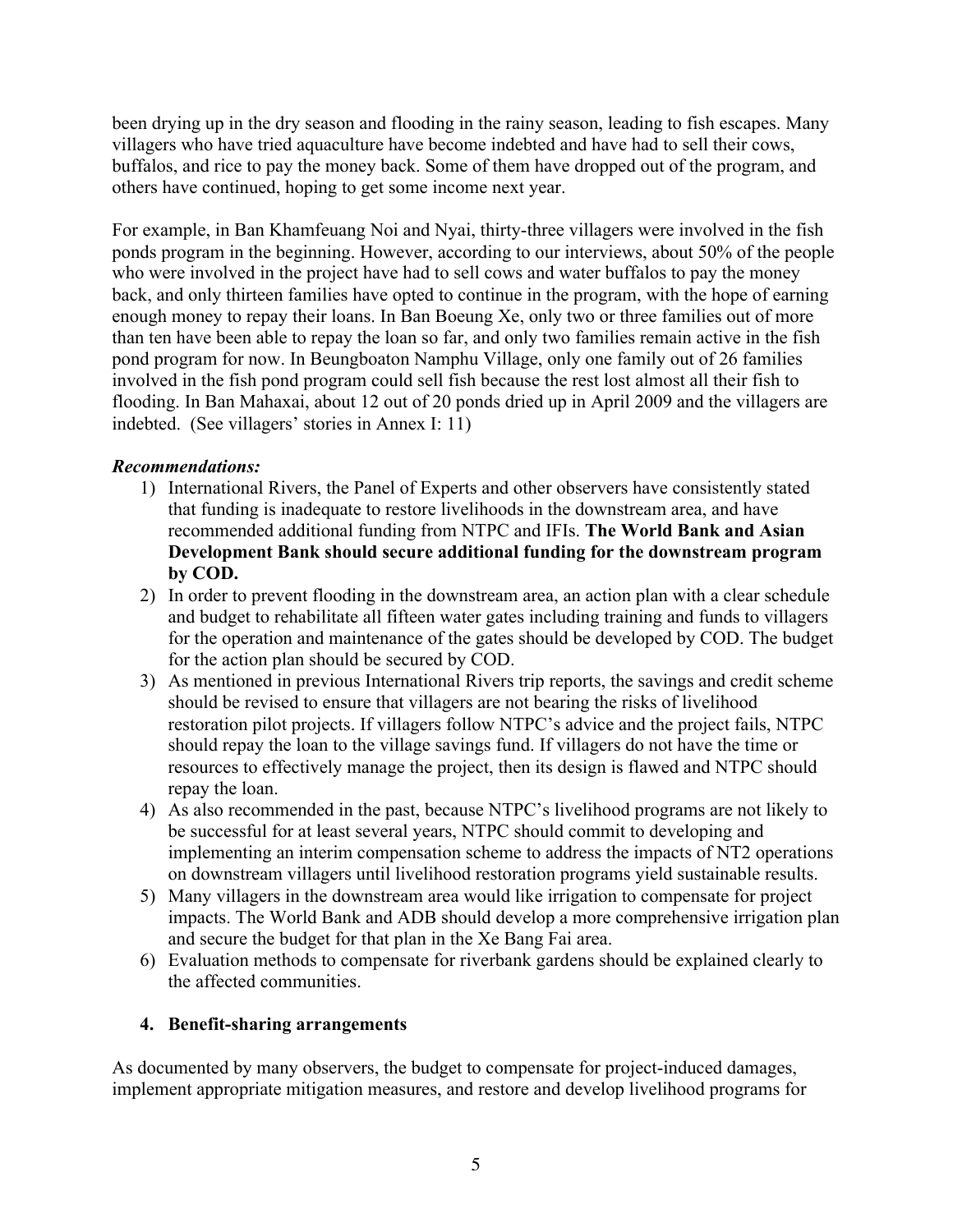project-affected households in the Xe Bang Fai area still needs to be secured or increased. The government of Lao PDR should allocate a significant portion of revenue from Nam Theun 2 to pay for livelihood restoration measures for project-affected communities.

### *Recommendations:*

1) The World Bank and Asian Development Bank should ensure that the government of Lao PDR directs a significant portion of Nam Theun 2 revenues to government programs for project-affected communities such as: i) flood protection and irrigation development in the Gnommalat plain and Xe Bang Fai, and ii) an interim compensation scheme and further investment in livelihood restoration programs for all affected communities.

# **5. Disclosure of information**

To ensure the implementation of mitigation measures and livelihood programs for the affected communities, many aspects of monitoring and assessment are taking place. For example, monitoring on the household level of socio-economic changes, nutritional status, fish catch, water quality, and erosion, and an assessment of the downstream savings and credit scheme are very important indicators to evaluate the appropriateness of mitigation measures and livelihood programs. While it is commendable that significant monitoring and assessment are taking place on project impacts and implementation of livelihood programs, this information is not being made public. We believe that it is vital to make this information publicly available in order to ensure that all project observers have access to critical monitoring data.

### *Recommendations*

- 1) Monitoring data on water quality, fish catch, erosion, nutritional status, socio-economic changes, and others including the Living Standard Management Survey (LSMS), the evaluation of the savings and credit scheme in the downstream area, and the Food Consumption Monitoring Program should be publicly available to allow for outside parties to monitor progress.
- 2) The World Bank/ADB Update from July 2008 says *"The IMAs' […] inception and mission reports updating on all areas of the project have been made publicly available."* (World Bank & ADB 2008: page 19, para 60) However, the reports are not available on the website of the World Bank. These reports should be publicly available.

# **II. Questions**

# **1. Resettlement Villages in Nakai Plateau**

- 1) What steps are being taken to accelerate livelihood development? Will the budget and staff be increased to accelerate livelihood development for the resettlers?
- 2) When will the drawdown area and agro-forestry zoned area in Village Forestry Association land be allocated to the resettlers? Will all the resettlers on Nakai plateau receive additional land for growing forage, vegetables and others?
- 3) Will all the resettlers on Nakai plateau have irrigation system in 0.66ha of land or access to the drawdown zone by COD?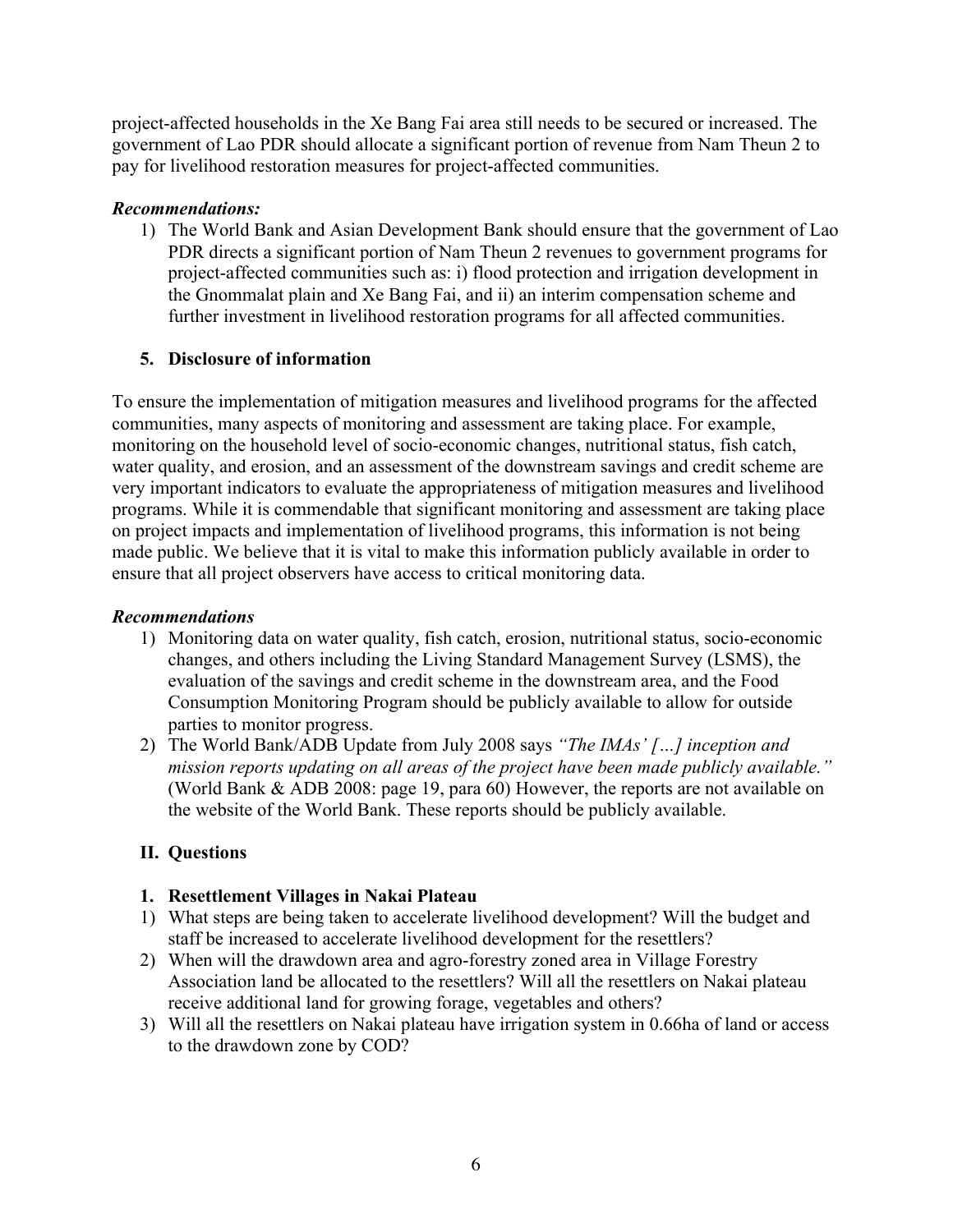# **2. Project Lands near the downstream channel and transmission line**

1) What is the status of compensation payments for project-affected households in Project Lands areas? How many households who lost more than 20% of their land have received replacement land and how many households are still looking for replacement land?

### **3. Downstream Area**

- 1) Does Management believe the funding for the downstream program to be adequate? If so, why? If not, what are the World Bank and Asian Development Bank doing to secure additional funding for downstream villagers?
- 2) What flood protection plans exist for the Xe Bang Fai area?
- 3) What steps will be taken to develop a more comprehensive irrigation plan and secure the budget for that plan in the downstream area?
- 4) Is there any plan to develop an interim compensation scheme to address the impacts of NT2 operations on downstream villagers until livelihood restoration programs yield sustainable results?
- 5) What steps will be taken to support people who have become indebted to the savings and credit scheme? Is there any plan to cancel the debt because of the failures of the livelihood programs?

### **4. Revenue Management Arrangements**

1) Has the government of Lao PDR mandated that a portion of Nam Theun 2 revenues be used to support project-affected communities?

### **5. Disclosure of the documents**

- 1) Will monitoring data on water quality, fish catch, erosion, nutrition status, socioeconomic changes, and others including the Living Standard Management Survey (LSMS) the evaluation of the savings and credit scheme in the downstream area, and the Food Consumption Monitoring Program be disclosed?
- 2) Where can we find the Independent Monitoring Agency (IMA) reports?

We look forward to your response to the recommendations and questions raised in this letter by the end of September 2009.

Sincerely,

SA本有B子

Ikuko Matsumoto Lao Program Director

Cc:

Executive Directors of World Bank Executive Directors of Asian Development Bank U.S. Department of the Treasury Nam Theun 2 Power Company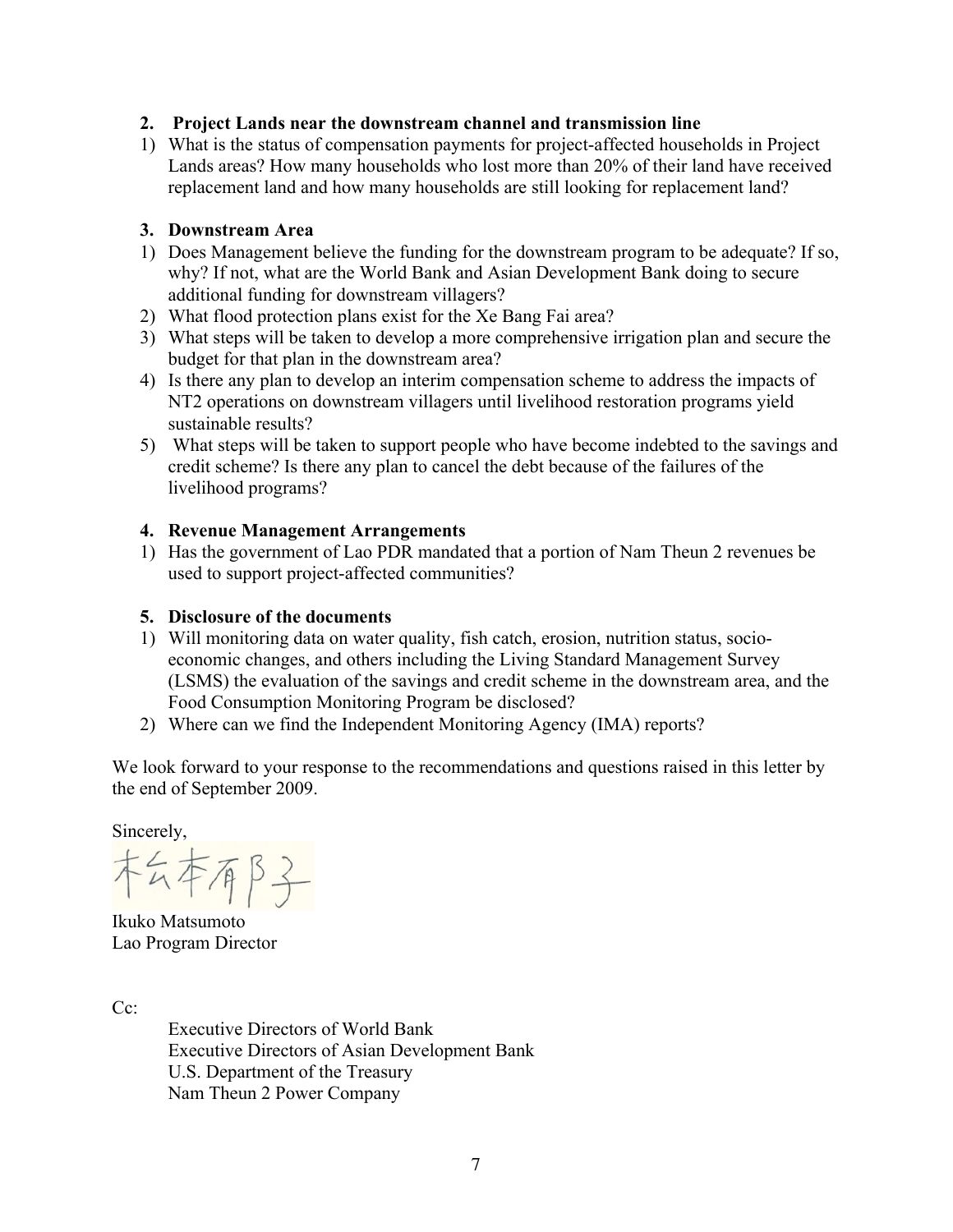# **Annex I: Stories from people affected by Nam Theun 2** (May 2009)

# **1. Resettlement Villages on the Nakai Plateau**

# *Insufficient Land*

The village headman in Ban Nong Boua Kham village told us **"***I used to grow enough rice for my family with 2 ha of upland rice fields and 1 ha of paddy land, but cannot grow enough rice anymore with only 0.66 ha of land, which I use to grow upland rice*". With his 0.66 ha plot, he harvested 10-30 bags of rice, which is not enough to feed his family and only enough for a family with 2-3 family members. Another woman interviewed in the same village grew 25 bags of rice (900 kg) last year, although she used to have more than one hectare of rice fields and harvested 150 mum of rice (1800 kg) in the old village.

Another man from Ban Nong Boua Kham village told us "*I used to have 3-4 ha of upland rice fields and cultivated 1 ha each year. I harvested 40-50 bags of rice (1440-1800kg) per year*." After moving to the resettlement site, he harvested 18-19 bags of rice in the plot of land allocated by NTPC last year; however he harvested much less this year and is afraid that future harvests will be even lower because upland rice fields need to be rotated every year. *"It was fine to grow rice in the first year, but it is getting harder in the second and third year since soil quality will decline."*

# *Livelihood Programs*

One man from Ban Nong Boua Kham village told us *"I am thinking to switch to planting fruit trees such as mango or jackfruit instead of cultivating rice. If NTPC provides irrigation, we can water the trees, although we have no idea where to sell fruits. NTPC has not helped us at all to find new livelihood. Two to three years ago, many livelihood programs such as pig and chicken raising, forage growing, and vegetable gardens were introduced in a meeting; however nothing happened in this village."*

# *Buffalo Deaths*

A man from Ban Sop Ma told us "*I used to have more than ten buffalos in the old village, but three of them died after the reservoir water level rose and grazing land got scarce." "NTPC collected data about how many buffalos died, but nothing has happened since then."* Now he has only two buffalos. A man from Ban Nong Boua Kham village said: *"Cows and buffalos are not healthy, getting sick, and dying because there is no grazing land around resettlement site." "The company told us that we can grow forage for cows and buffalos; however, again, there is no land to grow forage."*

# *Reservoir Fishing*

One of the villagers in Ban Sop Ma told us *"Even if I fish all night long and go all the way to the other side of the reservoir, I can get only 2-3 kg of small fish (5 cm or so), just about enough for my family."* He has decided that it is no longer worthwhile to go fishing. A woman in Ban Sop Hia told us that one or two months ago they could frequently catch 10-20 kg of big fish overnight; however, this month (May 2009), they could only catch 1-2 kg of fish. She says that the middleman buys only big fish and it is more and more difficult to catch big fish. Another man in Phonsavang fishes every day, and is able to get enough to eat, but reports that it has been difficult to find big fish recently. He also said that he could catch big fish last year, but not this year.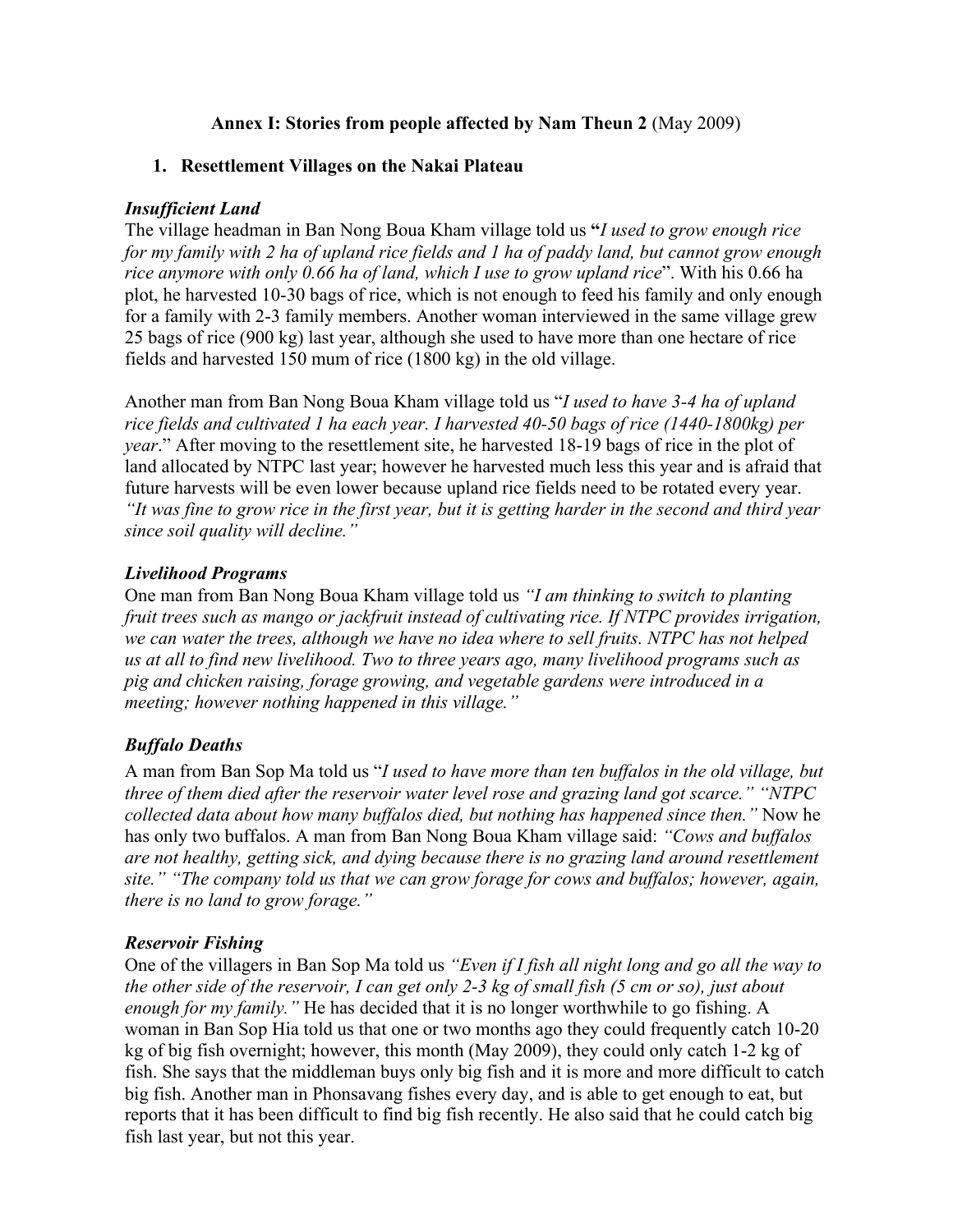### **2. Project Lands near the downstream channel and transmission line**

### *Compensation in Phon Kham (1)*

We interviewed a family who had to relocate their house to new land allocated by the village headman because their house was within 5m of the transmission line. They moved to the new land in June 2008, and still do not know whether they will have to pay for this new land in order to receive the land title. They received compensation (91 million kip) for the buildings on their original land, plus 15 million kip for fruit trees. NTPC helped to clear some of the new land (20mx40m) and land mines, and connect to the electricity line. They received 400,000 kip to clear the land, although the actual cost was 1.5 million kip.

At first, the family was told by district staff that they could cultivate those parts of their land that were more than 5 meters from the transmission line, as long as the plants were less than 6m in height. They received compensation for the 5 m band next to the transmission line. However, NTPC staff came later and told them that they could not cultivate land 40 m on either side of the power lines. While they cannot cultivate rice anymore on their land, they received no compensation for that land (although they have the land title). They used to cultivate 2.7 ha of rice and harvest around 100 bags of rice (3600kg).

Since they cannot cultivate their rice field this year, they are making charcoal with some remainder timber from a nearby sawmill. After the sawmill closes next month (June 2009), they don't know how they will feed the family. The family is planning to expand their fish pond outside of the 40 m band.

The family has not filed a complaint to the grievance mechanism because they are afraid of being labeled "trouble-makers".

#### *Compensation in Phon Kham (2)*

This family moved their house because of construction on the transmission line in August 2008; however they have not received any compensation other than for fruit trees. At first they were told by NTPC that they would lose part of their land for construction of the transmission line, but they could stay on the remaining land. Thus, they built a new house in May 2008. However, NTPC came to their house again and told them that they were not allowed to stay on their land anymore. Thus, they had to move their house to the current location in August 2008. In effect, whilst they still own the land they are not allowed to use it.

The villager had to find new land himself. He then requested permission from the village headman to clear and use the new land that he had identified (20x40 m). They are waiting to get the land title for this new land. They still do not know whether they will have to buy this land or not.

They did not receive any compensation to move their new house and clear the land even though it cost 1 million kip to move their house. They also bought concrete pillars for their house. They have had to clear the land by themselves and they still need to clear land mines for part of their land. They are afraid to plant new fruit trees in the cleared land in case there are mines lying deeper in the soil.

They complained about the situation to the village headman and he took them to the district office. The secretariat of  $\alpha$  second to  $\alpha$  second that said that said that said that said that said that said that said that said that said that  $\alpha$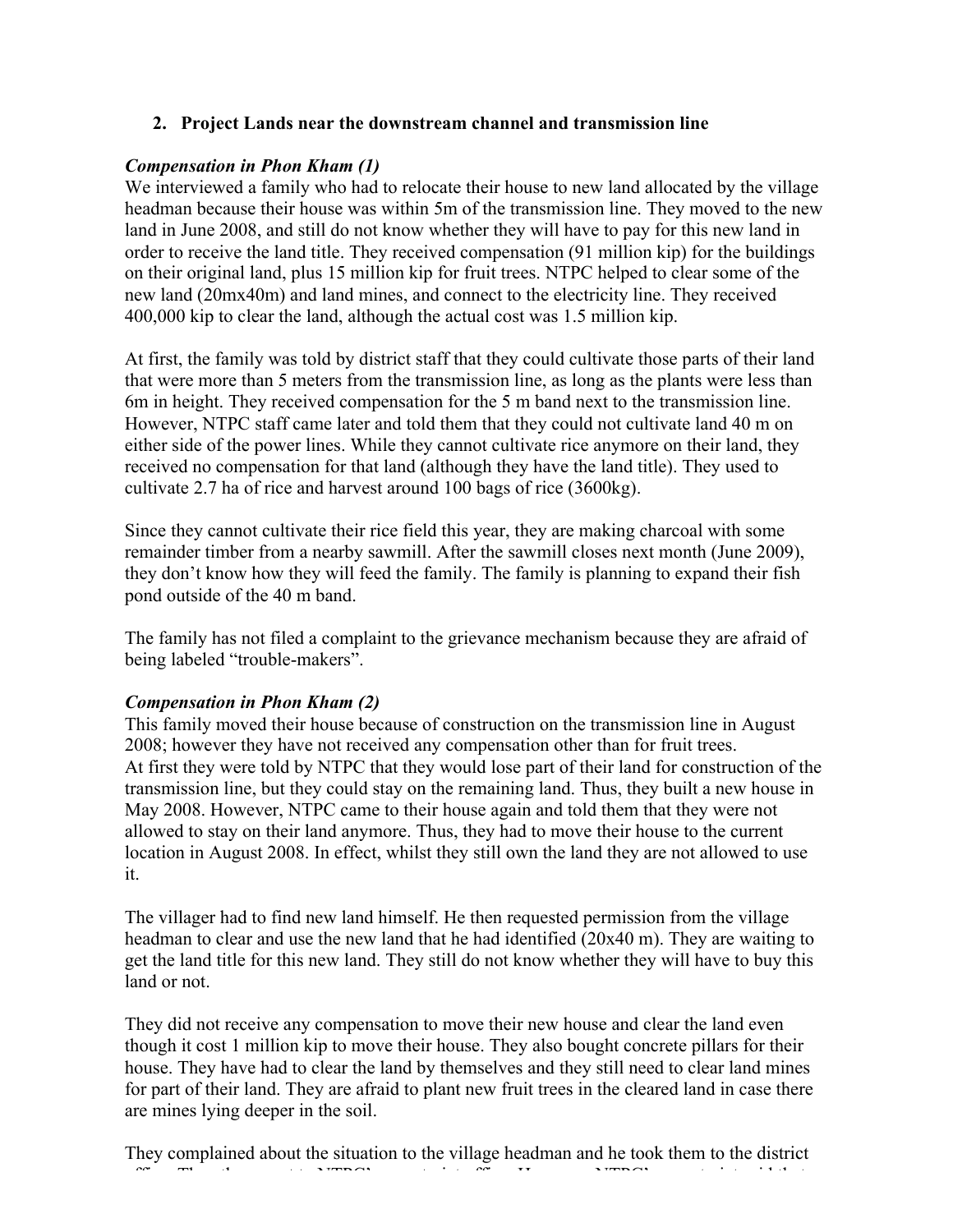they could not help, "we've paid already and the district has approved the compensation". They are afraid to complain again because they have been told they could be put in jail. They have not received any official documents related to the status of the complaints they submitted (acknowledgement of complaint; assessment of complaints *etc*).

### *Compensation for lost rice fields, downstream channel*

One man from Tham Phuang told us that he used to have 1 ha of paddy rice, and could grow 100 bags of rice, which was enough to feed eight family members. However, he lost half of his land because of the project, and could grow only 49 bags of rice, which was not enough to feed his family. He said that the nearest available land was 3 kilometers away and that it cost 20 million kip per hectare, more than he could afford with the compensation money he was given. Therefore, he didn't purchase replacement land and instead used his compensation money to buy rice. He also had to sell several of his buffalos to buy rice. He hasn't heard of any plans to provide irrigation in the area. While he hasn't tried to cultivate dry season rice, he believes he could grow enough rice to feed his family if he had access to irrigation water. He continues *"it will be difficult to cultivate dry season rice, but I need to try."*

Another villager in Ban Sankeo told us that he used to have 25 plots of rice paddy and grew 70-80 bags of rice (2520-2880 kg), which was enough to feed their five family members and a little surplus to sell. She now has to buy rice because she doesn't have enough rice paddy to feed her family anymore. In addition, the price of food, particularly rice, is more expensive than before; therefore, she spent her compensation money to buy rice. Rice paddy close enough to her house is not affordable with her compensation money. Another villager in Ban Sankeo told us that it is difficult to find new land within 1km from the village. If the field is 1-2 km away from the village, they have to commute by motorcycle or tractor.

# **3. Downstream Xe Bang Fai Area**

# *Fish Ponds*

If villagers want to undertake aquaculture, they need to pay 2 million kip to dig the fish pond. Borrowing money from the saving and credit fund, a woman in Ban Veunsanah started a fish pond in August 2008 using catfish and Tilapia. She bought the fish fry from a middleman for 20,000 kip per bag. However, in December 2008, during the dry season, the pond dried out. She was forced to sell the fish for 10,000 kip/kg, although the fish were still very small. NTPC didn't give her any advice when the ponds were drying up, but she didn't complain. She will try the fish pond again when the water level in the pond is higher. Otherwise, she doesn't know how to pay the money back. Other villagers from the same village reported the same. Many villagers are indebted to the village savings and credit fund and have to repay the money within two years. Some villagers reported having to sell their buffalos to pay the money back.

In Ban Mahaxai Tai, the fish pond program started in 2007 and there are 20 fish ponds in the village. However, the villagers haven't made any profit from the fish ponds yet because there is too much water in the wet season and not enough water in dry season. One villager said *"The agricultural officer doesn't know what to do"*. Digging a fish pond cost two million kip and NTPC provided the villagers with 5-6 bags of free fry (Tilapia). Since the program failed in 2007, the villagers have to find money to pay the two million kip back. In 2007, the interviewee had 60-70 kg of fish (some fish for family) and earned 400,000-500,000 kip. Thus, he paid 500,000 kip back, while he still owes 1.5 million kip. He didn't participate in the program again the following year because it was too risky for him.